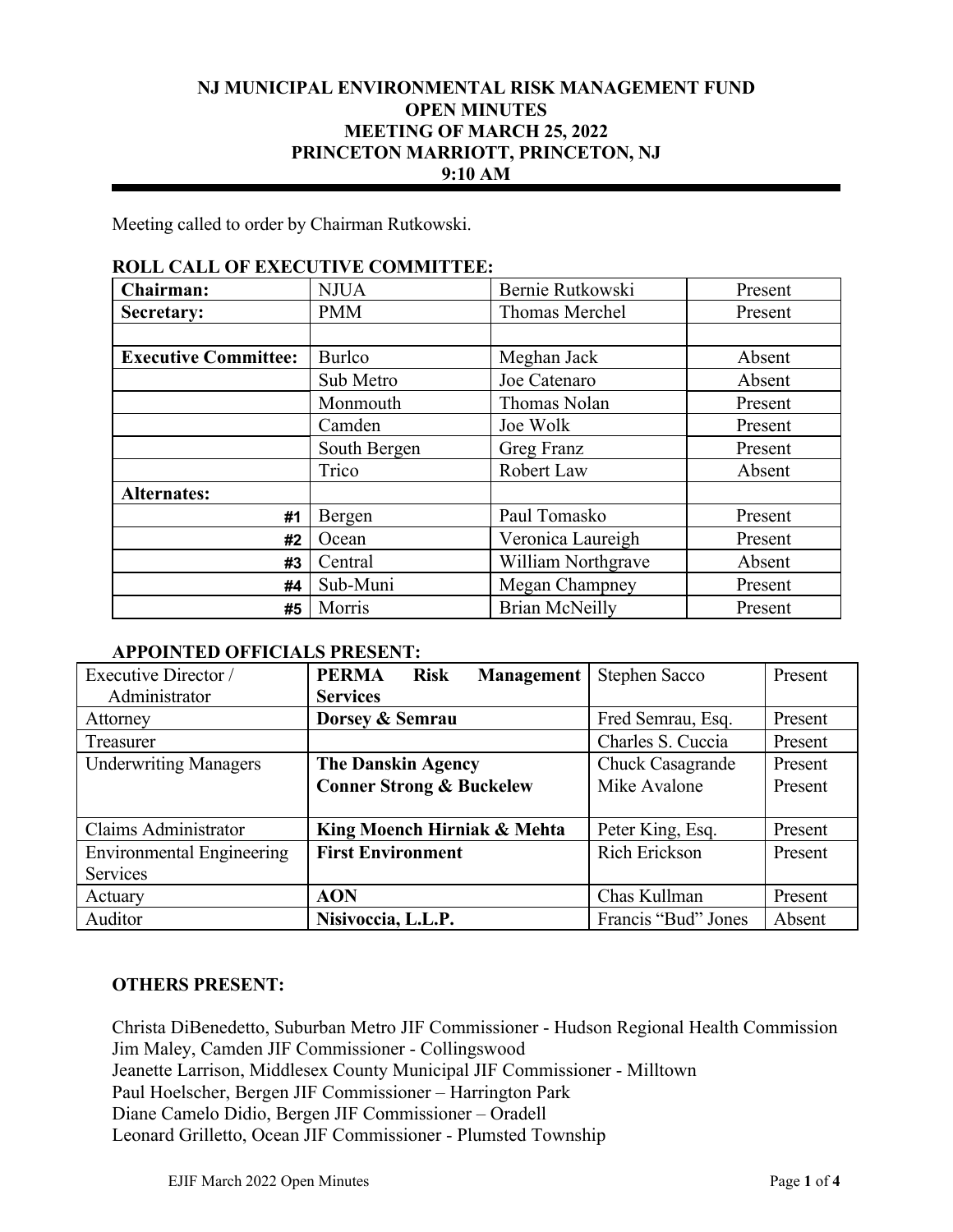Adam Brewer, Morris County JIF Commissioner - Pequannock Mike Zambito, MEL Treasurer Claudia Acosta, Qual-Lynx Lisa Gallo, Qual-Lynx Jim Renner, Qual-Lynx Sue Sharp, Dorsey & Semrau Charles Hartsoe, PEGAS Glen Kurtz, Governmental Risk Mgmt. Associates Ellie Moss, J.A. Montgomery Michael Thomson, J.A. Montgomery Brian Maitland, J.A. Montgomery Mathew T. McArow, GJEM – Otterstedt Insurance Agency Ezio Altamura, GJEM – Otterstedt Insurance Agency Sean R. Kelly, CBIZ Borden Perlman Don Sciolaro, P.I.A Frank Covelli, P.I.A John Casagrande, Danskin Agency Amy Pieroni, Acrisure Lindsay Travali, Acrisure Kay Taffet, Acrisure Stacey Ehling, Princeton Strategic Communications Norris Clark, Princeton Strategic Communications Ed Cooney, Conner Strong & Buckelew Meredith Storch, Conner Strong & Buckelew Katie Walters, Conner Strong & Buckelew Dave Grubb, PERMA Risk Management Services Pauline Kontomanolis, PERMA Risk Management Services Brad Stokes, PERMA Risk Management Services Steve Sacco, PERMA Risk Management Services Robyn Walcoff, PERMA Risk Management Services Jennifer Conicella, PERMA Risk Management Services Nancy Ghani, PERMA Risk Management Services Brandon Tracy, PERMA Risk Management Services Sandra Cantwell, PERMA Risk Management Services

## **APPROVAL OF MINUTES**: January 6, 2022

#### **MOTION TO APPROVE OPEN MINUTES OF JANUARY 6, 2022**

**MOTION:** Commissioner Laureigh **SECOND:** Commissioner Nolan **VOTE**: Unanimous

#### **CORRESPONDENCE**

None

#### **TREASURER**

Mr. Cuccia referenced Resolution 14-22 confirming the February Bill List, and Resolution No. 15-22 approving the March Bill List as follows: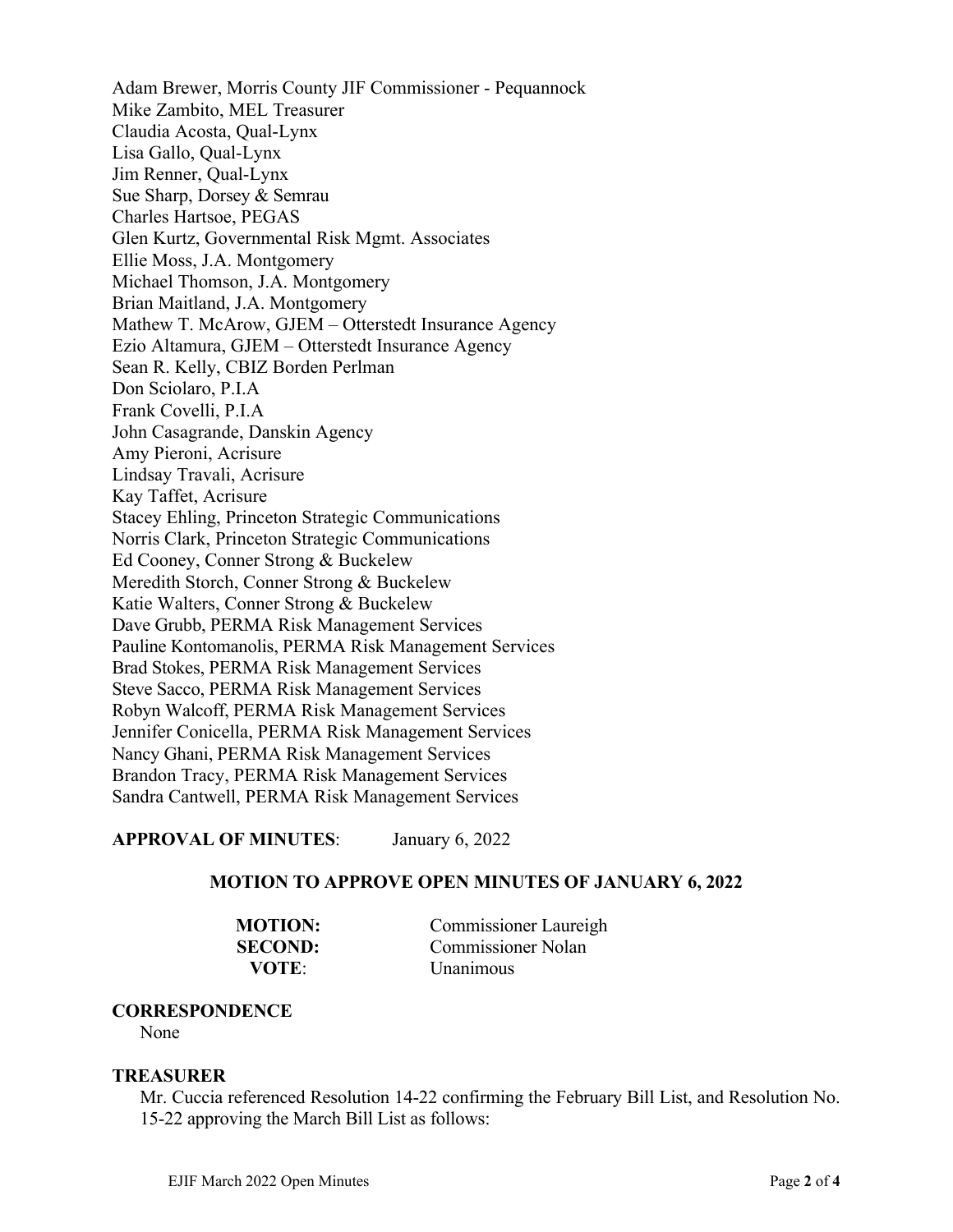## **RESOLUTION 14-22 - FEBRUARY BILL LIST**

| FUND YEAR AMOUNT |              |
|------------------|--------------|
| 2021             | \$83,835.42  |
| 2022             | \$62,938.19  |
| <b>Total</b>     | \$146,773.61 |

## **RESOLUTION 15-22 - MARCH BILL LIST**

| <b>FUND YEAR AMOUNT</b> |             |
|-------------------------|-------------|
| 2021                    | 44.10<br>S  |
| 2022                    | \$80,342.03 |
| <b>Total</b>            | \$80,386.13 |

## **MOTION TO APPROVE PAYMENT OF BILLS - RESOLUTION 14-22 AND 15-22**

| <b>MOTION:</b>         | <b>Commissioner Nolan</b> |
|------------------------|---------------------------|
| <b>SECOND:</b>         | Commissioner Laureigh     |
| <b>ROLL CALL VOTE:</b> | Unanimous                 |

#### **EXECUTIVE DIRECTOR/ADMINISTRATOR:**

**REVISED 2022 BUDGET AND RELATED 2022 PROFESSIONAL FEE AMENDMENTS –** Mr. Sacco referred to the revised 2022 budget enclosed within the agenda packet. He reported that the revisions reflect the changes in membership to the local JIF's for 2022 as the E-JIF added 4 new members. Mr. Sacco advised that as a result of the additional members, the contract amounts for certain professionals should be amended. He then referred to Resolution #16-22 amending the 2022 fee amounts for certain Fund Professionals and Service Organizations enclosed within the agenda packet.

**MOTION TO APPROVE THE REVISIONS TO THE 2022 BUDGET TO REFLECT THE CHANGES IN MEMBERSHIP AND PROFESSIONAL FEES AND TO ADOPT RESOLUTION # 16-22 AMENDING THE CONTRACTED AMOUNTS OF CERTAIN PROFESSIONALS AND SERVICE ORGANIZATIONS FOR FUND YEAR 2022.** 

| <b>MOTION:</b> | Chairman Tomasko      |
|----------------|-----------------------|
| <b>SECOND:</b> | Commissioner Laureigh |
| VOTE:          | <i>Unanimous</i>      |

**ACTUARIAL IBNR REPORT-** Mr. Kullman of Aon was present at the meeting and referenced his full report, valued as of December 31, 2021, which was included in the agenda.

**EJIF EMERGENCY POSTERS –** The Fund's supply of Environmental Emergency Information posters is running low. Executive Director asked for a motion to authorize Drew & Rodgers Inc. to reproduce 1,000 posters for a total of \$1,760, including shipping.

| <b>MOTION:</b> | Chairman Nolan        |
|----------------|-----------------------|
| <b>SECOND:</b> | Commissioner Laureigh |
| VOTE:          | <i>Unanimous</i>      |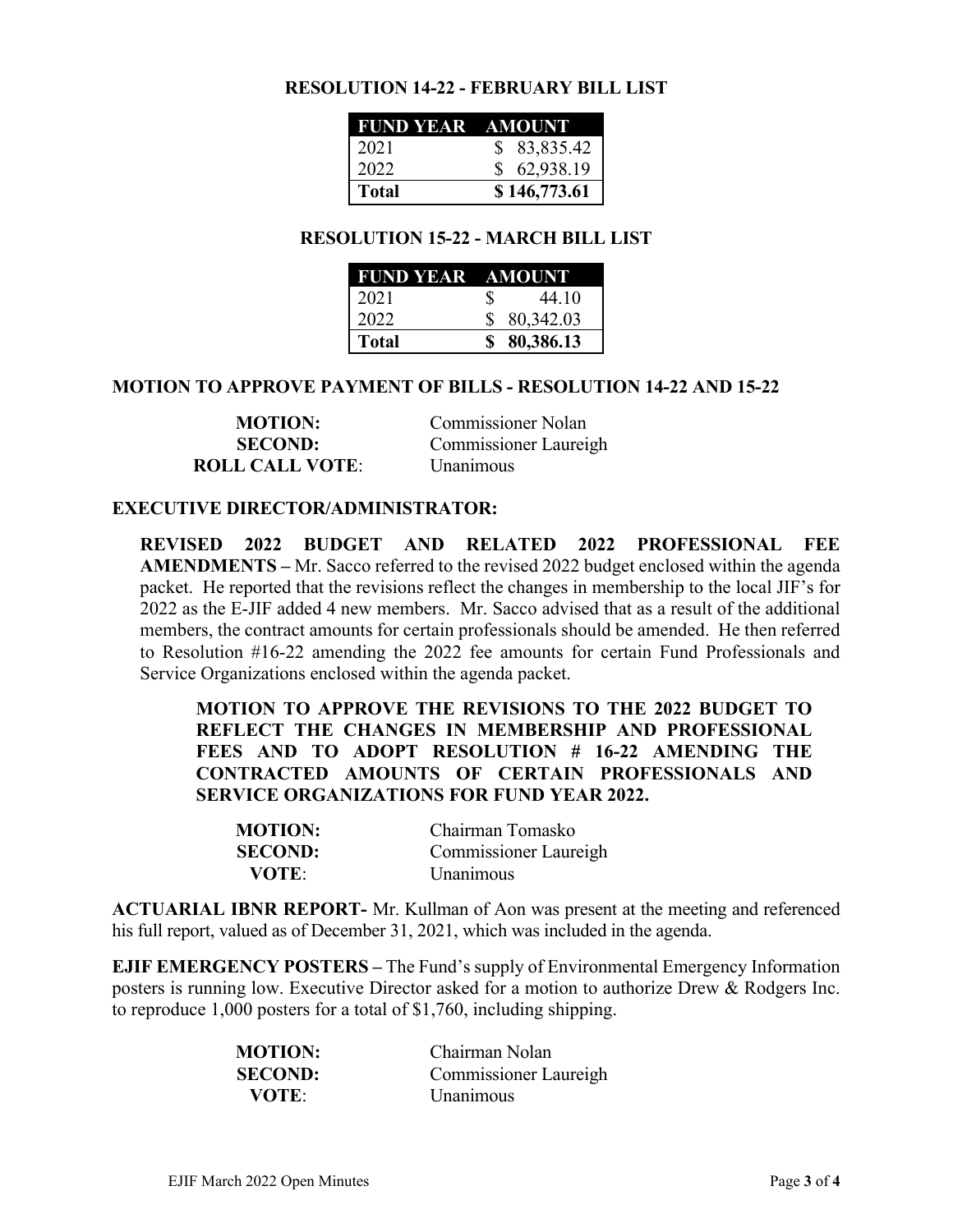**EJIF Coverage Committee –** The coverage committee will meet to discuss and examine the recent changes in standards (regulatory) of contaminant levels of PFOA/PFOS (PFAS) in drinking water and how same could affect the EJIF program.

# **EJIF Agenda Topic Discussion**: PFOA/PFAS; presented by James Maley, Esquire

A comprehensive overview of this issue was given by Jim Maley Esq. of Maley Givens. Mr. Maley explained the nature of these chemicals, which are man-made and have been in use since the 1950's in the manufacturing of a variety of products such as non-stick cookware, firefighting foam, cosmetics, and cleaning supplies. These chemicals have leeched into the environment and have a very slow degradation rate. Federal Regulations up until 2021 were addressing the concern with voluntary programs and advisories. Last year the EPA restarted the process to designate PFAS as a hazardous substance and advised of their intent to regulate PFAS in drinking water. The EPA created a 'PFAS Strategic Roadmap' to research, restrict and remediate PFAs over a four-year period, from 20221 – 2024. Mr. Maley said there will be testing criteria and reporting requirements released this year. However, there is much to be done to better understand the tracking and varying health effects of PFAS. Mr. Maley reviewed current local litigation against Municipalities / Utility Authorities, manufacturers, and state regulatory actions. Mr. Maley concluded by stating that this issue will need to be carefully watched and managed by our members.

**NEXT MEETING –** The next meeting of the EJIF is scheduled for Thursday, June 2, 2022 at 10:50AM at the Forsgate Country Club, Jamesburg.

# **ATTORNEY:**

No report.

**UNDERWRITING MANAGERS:**

No report.

**ENVIRONMENTAL ENGINEER:**  No report.

**OLD BUSINESS:** 

None.

**NEW BUSINESS:**  None.

**PUBLIC COMMENT:** 

None.

# **CLAIMS COMMITTEE**

Mr. King advised that there were no claims for the month.

# **MOTION TO ADJOURN:**

| MOTION:        |  |
|----------------|--|
| <b>SECOND:</b> |  |
| VOTE:          |  |

Commissioner Nolan Commissioner Laureigh Unanimous

# **Meeting Adjourned: 9:19 AM**

Sandra Cantwell, Assisting Secretary for Tom Merchel, SECRETARY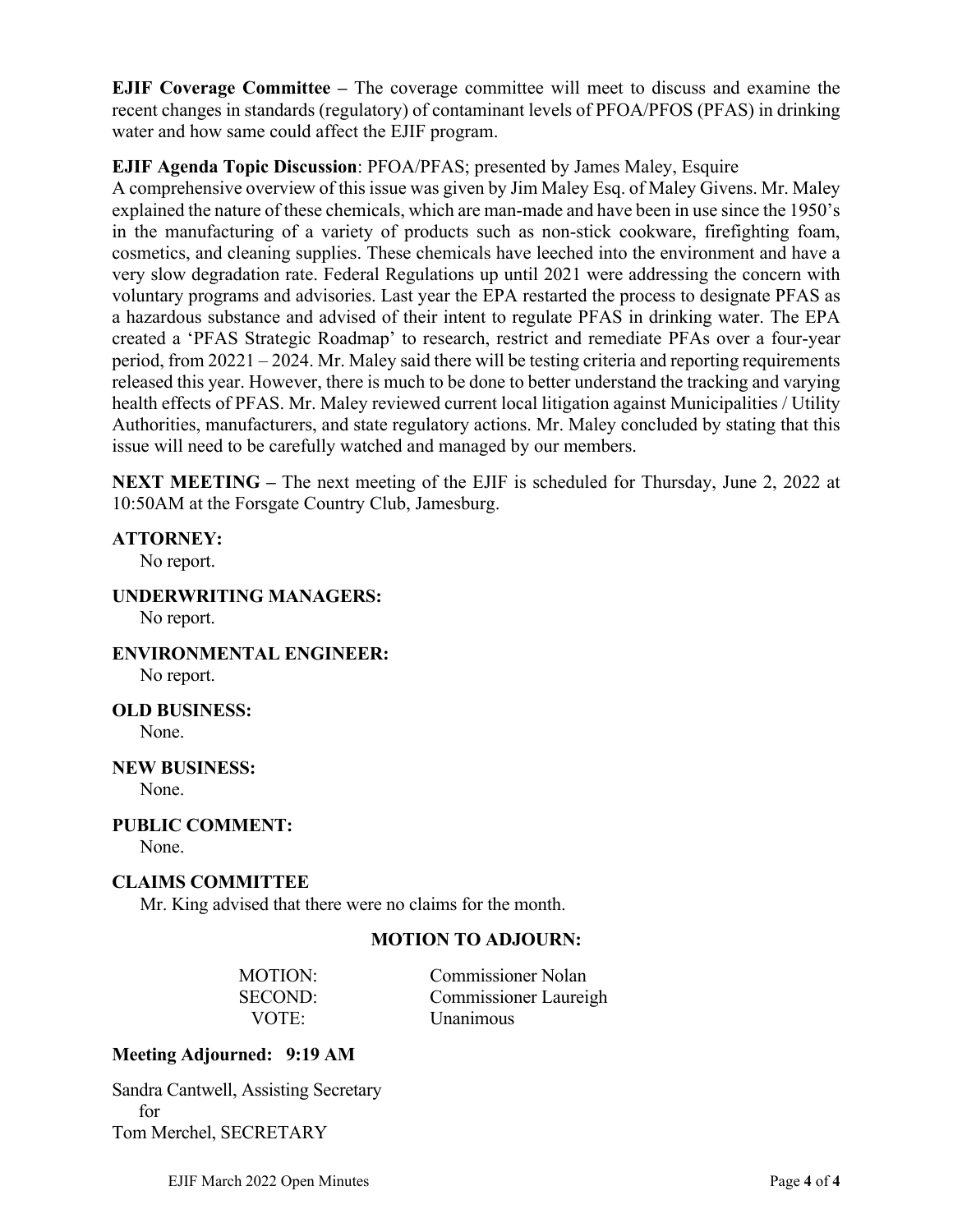# **NEW JERSEY MUNICIPAL ENVIRONMENTAL RISK MANAGEMENT FUND BILLS LIST**

Resolution No. 14-22 February 2022

**WHEREAS**, the Treasurer has certified that funding is available to pay the following bills: BE IT RESOLVED that the New Jersey Municipal Environmental Risk Management Fund's Executive Board, hereby authorizes the Fund treasurer to issue warrants in payment of the following claims; and **FURTHER**, that this authorization shall be made a permanent part of the records of the Fund.

| <b>FUND YEAR</b><br>2021 |                                          |                                                                            |                         |
|--------------------------|------------------------------------------|----------------------------------------------------------------------------|-------------------------|
| <b>Check Number</b>      | Vendor Name                              | Comment                                                                    | Invoice<br>Amount       |
| 001742<br>001742         | PERMA RISK MANAGEMENT<br><b>SERVICES</b> | POSTAGE 12/21                                                              | 35.35                   |
| 001743                   |                                          |                                                                            | 35.35                   |
| 001743<br>001743         | NJ ADVANCE MEDIA<br>NJ ADVANCE MEDIA     | ACCT# XNJEN0555599 - MTG - 12.28.21<br>ACCT# XNJEN0555599 - MTG - 10.20.21 | 15.50<br>35.65<br>51.15 |
| 001744                   |                                          |                                                                            |                         |
| 001744                   | PETER J. KING, ESQ                       | <b>RETAINER FOR 2021 CLAIMS</b><br><b>ADMINISTRATOR</b>                    | 30,407.00               |
|                          |                                          |                                                                            | 30,407.00               |
| 001745<br>001745         | FIRST ENVIRONMENT, INC.                  | PROF. SERVICES FOR PERIOD END<br>12.31.21                                  | 52,891.83               |
|                          |                                          |                                                                            | 52,891.83               |
| 001746<br>001746         | THE CANNING GROUP LLC                    | QPA SERVICES 12/1/21-12/31/21                                              | 416.67<br>416.67        |
| 001747                   |                                          |                                                                            |                         |
| 001747                   | <b>ACCESS</b>                            | ACCT #736 - ARC. AND STOR. - 12.31.21                                      | 33.42<br>33.42          |
|                          |                                          | <b>Total Payments FY 2021</b>                                              | 83,835.42               |
| <b>FUND YEAR</b><br>2022 |                                          |                                                                            |                         |
| <b>Check Number</b>      | Vendor Name                              | Comment                                                                    | Invoice<br>Amount       |
| 001748<br>001748         | PERMA RISK MANAGEMENT<br><b>SERVICES</b> | <b>EXECUTIVE DIRECTOR FEE 2/22</b>                                         | 27,609.00               |
| 001749                   |                                          |                                                                            | 27,609.00               |
| 001749                   | <b>DORSEY &amp; SEMRAU</b>               | <b>ATTORNEY FEE 2/22</b>                                                   | 7,477.75                |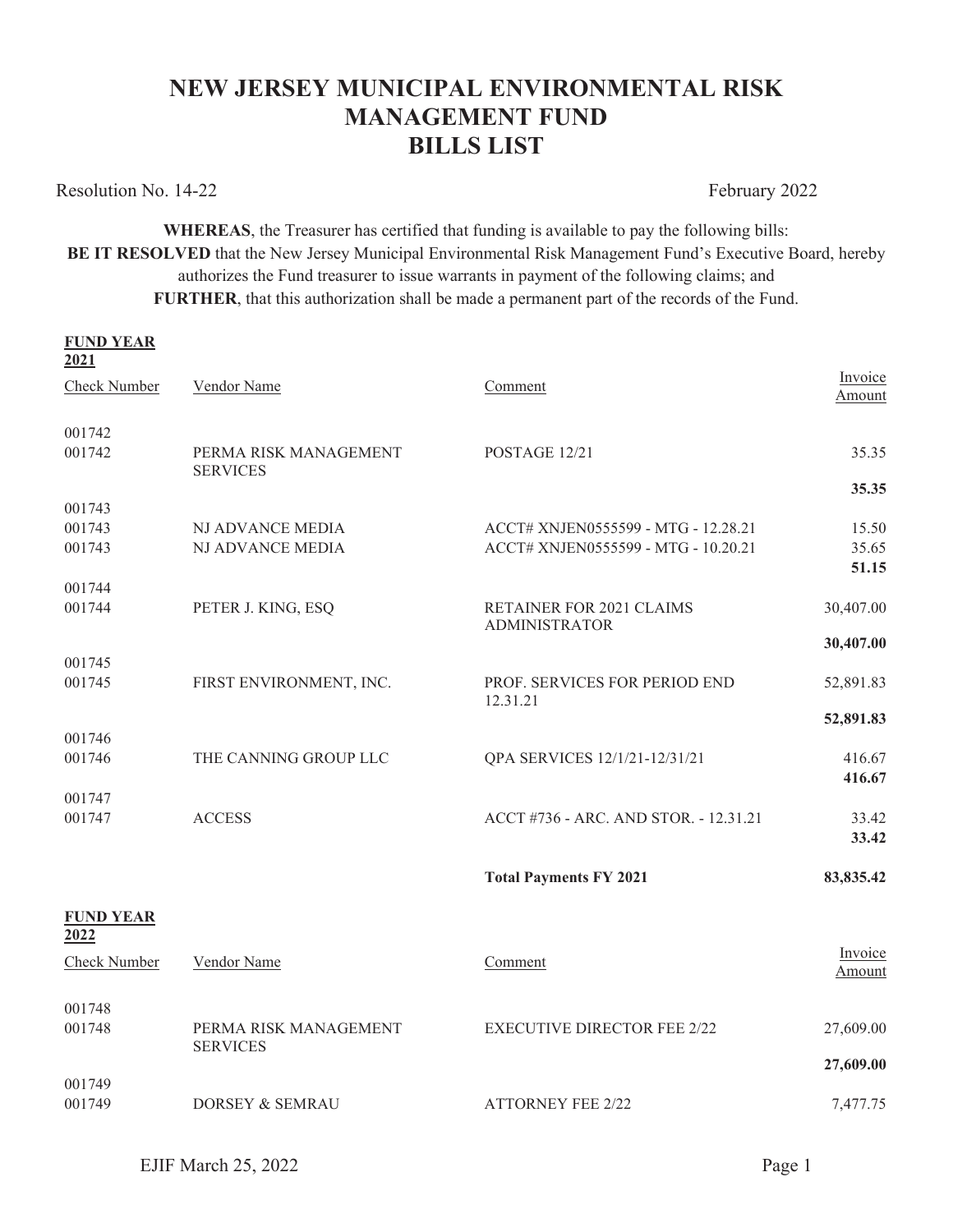|                  |                                |                                                | 7,477.75               |
|------------------|--------------------------------|------------------------------------------------|------------------------|
| 001750<br>001750 | <b>CHARLES CUCCIA</b>          | <b>TREASURER FEE 2/22</b>                      | 1,775.42<br>1,775.42   |
| 001751<br>001751 | PRINCETON PUBLIC AFFAIRS GROUP | <b>GOVERNMENTAL AFFAIRS REP. 1/22</b>          | 3,750.00<br>3,750.00   |
| 001752<br>001752 | DANSKIN INSURANCE AGENCY INC   | UNDERWRITING MANAGER FEE 2/22                  | 21,867.50<br>21,867.50 |
| 001753<br>001753 | NJ ADVANCE MEDIA               | ACCT #XNJEN0555599 - MTG - 1.6.22              | 41.85<br>41.85         |
| 001754<br>001754 | THE CANNING GROUP LLC          | QPA SERVICES 1/1/22-1/31/22                    | 416.67<br>416.67       |
|                  |                                | <b>Total Payments FY 2022</b>                  | 62,938.19              |
|                  |                                | <b>TOTAL PAYMENTS ALL FUND</b><br><b>YEARS</b> | 146,773.61             |
|                  |                                |                                                |                        |
|                  | Attest:                        | Dated:                                         |                        |

I hereby certify the availability of sufficient unencumbered funds in the proper accounts to fully pay the above claims.

**Treasurer**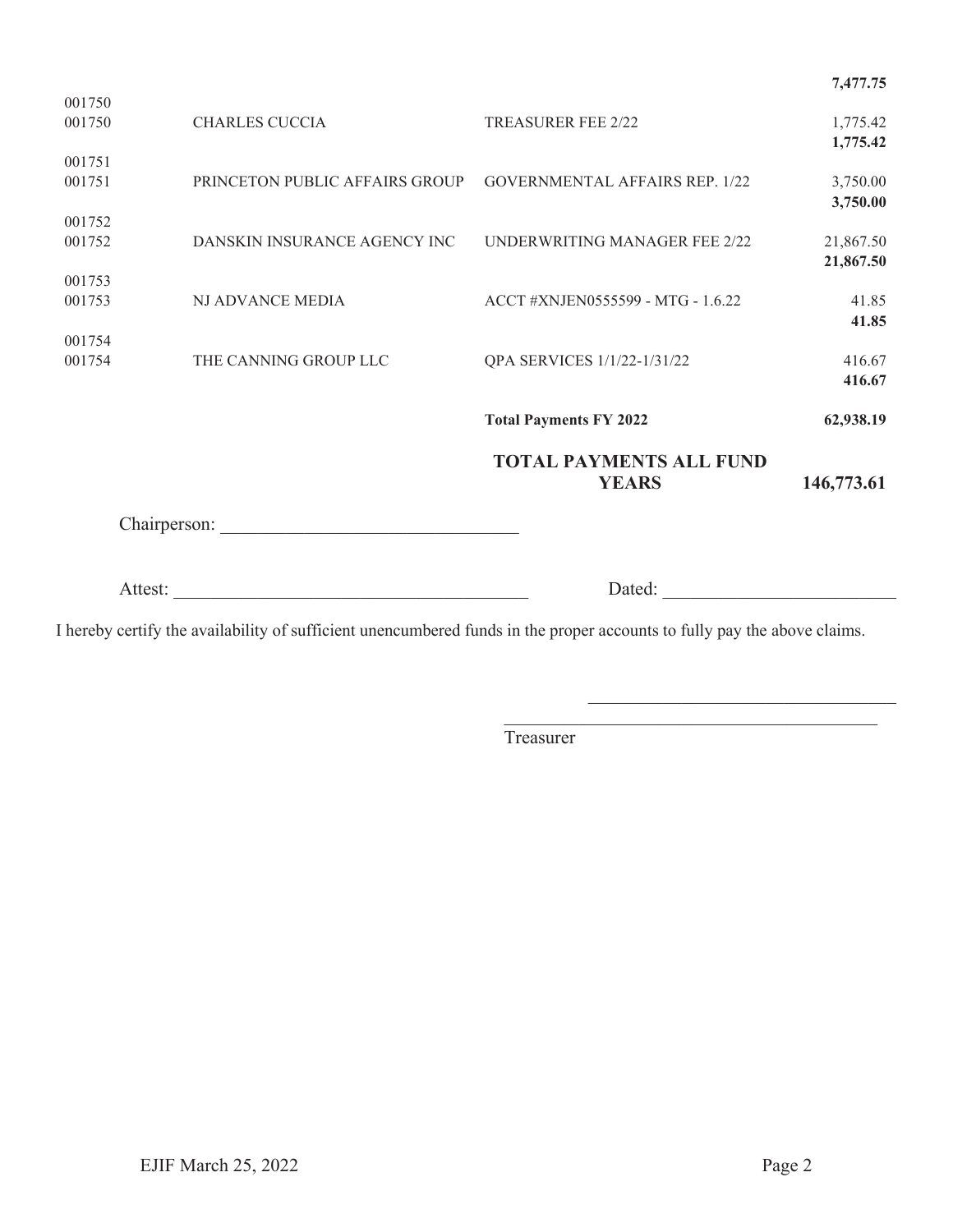# **NEW JERSEY MUNICIPAL ENVIRONMENTAL RISK MANAGEMENT FUND BILLS LIST**

Resolution No. 15-22 March 2022

**FUND** 

**WHEREAS**, the Treasurer has certified that funding is available to pay the following bills: **BE IT RESOLVED** that the New Jersey Municipal Environmental Risk Management Fund's Executive Board, hereby authorizes the Fund treasurer to issue warrants in payment of the following claims; and

**FURTHER**, that this authorization shall be made a permanent part of the records of the Fund.

| <b>YEAR 2021</b><br>Check<br>Number                | Vendor Name                                                                                        | Comment                                                                 | Invoice<br>Amount                       |
|----------------------------------------------------|----------------------------------------------------------------------------------------------------|-------------------------------------------------------------------------|-----------------------------------------|
| 001755<br>001755                                   | PERMA RISK MANAGEMENT SERVICES                                                                     | 2021 1099 AATRIX FILINGS                                                | 44.10<br>44.10                          |
|                                                    |                                                                                                    | <b>Total Payments FY 2021</b>                                           | 44.10                                   |
| <b>FUND</b><br><b>YEAR 2022</b><br>Check<br>Number | Vendor Name                                                                                        | Comment                                                                 | Invoice<br>Amount                       |
| 001756<br>001756<br>001756<br>001756               | PERMA RISK MANAGEMENT SERVICES<br>PERMA RISK MANAGEMENT SERVICES<br>PERMA RISK MANAGEMENT SERVICES | POSTAGE 2/22<br>EXEC. DIR. FEE 3/22 & UNDPMTS 1/22-2/22<br>POSTAGE 1/22 | 28.83<br>28,643.25<br>0.53<br>28,672.61 |
| 001757<br>001757                                   | DORSEY & SEMRAU                                                                                    | ATTORNEY FEE 3/22 & UNDPMTS 1/22-2/22                                   | 7,758.50<br>7,758.50                    |
| 001758<br>001758                                   | <b>CHARLES CUCCIA</b>                                                                              | <b>TREASURER FEE 3/22</b>                                               | 1,775.42<br>1,775.42                    |
| 001759<br>001759                                   | PRINCETON PUBLIC AFFAIRS GROUP                                                                     | <b>GOVERNMENTAL AFFAIRS REP. 2/22</b>                                   | 3,750.00<br>3,750.00                    |
| 001760<br>001760                                   | DANSKIN INSURANCE AGENCY INC                                                                       | UNDWTG MGMT FEE 3/22 & UNDPMTS 1/22-2/22                                | 22,686.50<br>22,686.50                  |
| 001761<br>001761                                   | AON RISK CONSULTANTS, INC.                                                                         | ACTUARIAL SERVICES 1/1/22-3/1/22                                        | 15,625.00<br>15,625.00                  |
| 001762<br>001762                                   | <b>NJ ADVANCE MEDIA</b>                                                                            | ACCT #XNJEN0555599 - MTG - 2.11.22                                      | 43.40                                   |
| 001763<br>001763                                   | <b>ACCESS</b>                                                                                      | ACCT #736 - ARC. AND STOR. - 1.31.22                                    | 43.40<br>30.60<br>30.60                 |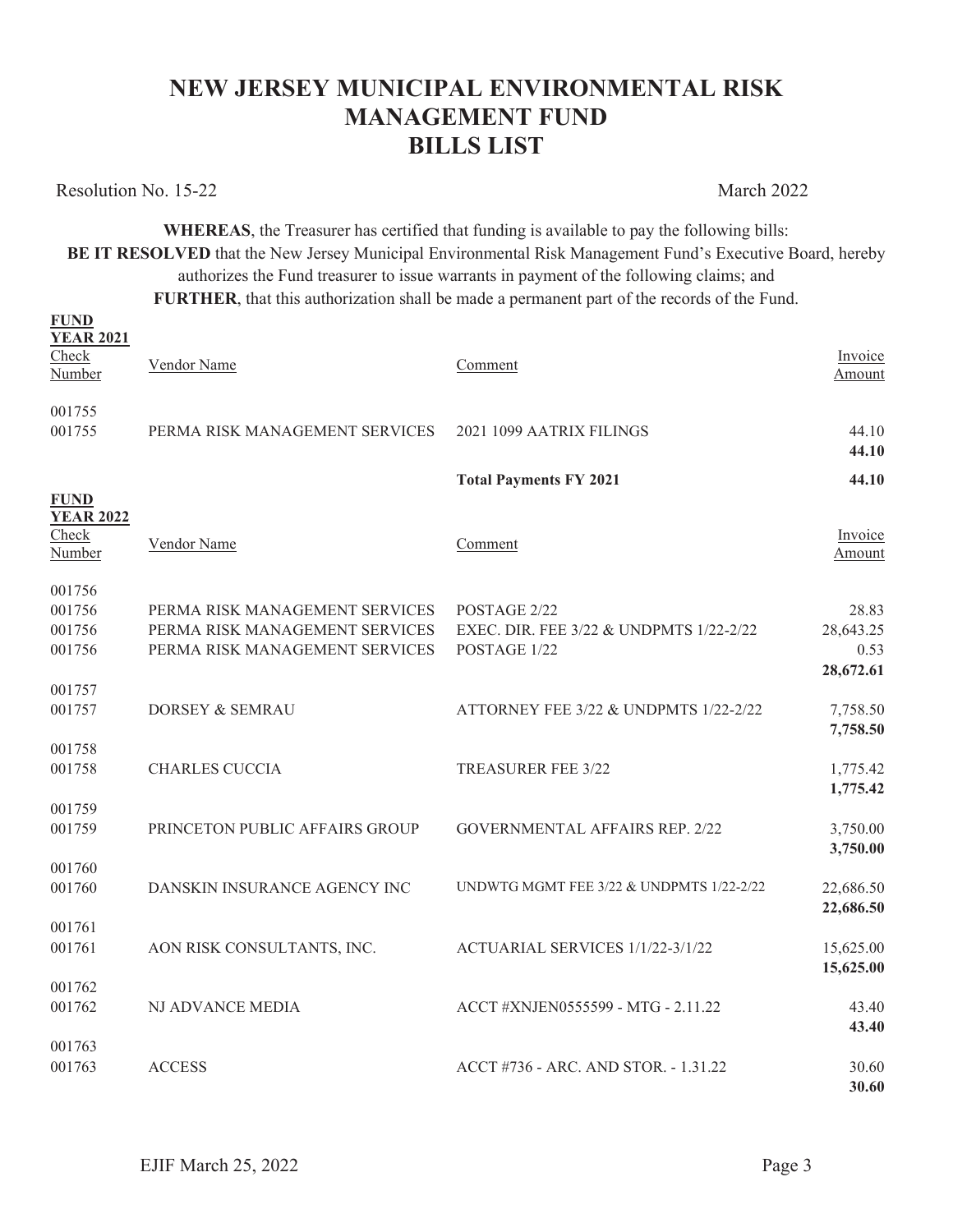**Total Payments FY 2022 80,342.03** 

# **TOTAL PAYMENTS ALL FUND YEARS**

**80,386.13** 

Chairperson: \_\_\_\_\_\_\_\_\_\_\_\_\_\_\_\_\_\_\_\_\_\_\_\_\_\_\_\_\_\_\_\_

Attest: \_\_\_\_\_\_\_\_\_\_\_\_\_\_\_\_\_\_\_\_\_\_\_\_\_\_\_\_\_\_\_\_\_\_\_\_\_\_ Dated: \_\_\_\_\_\_\_\_\_\_\_\_\_\_\_\_\_\_\_\_\_\_\_\_\_

I hereby certify the availability of sufficient unencumbered funds in the proper accounts to fully pay the above claims.

Treasurer